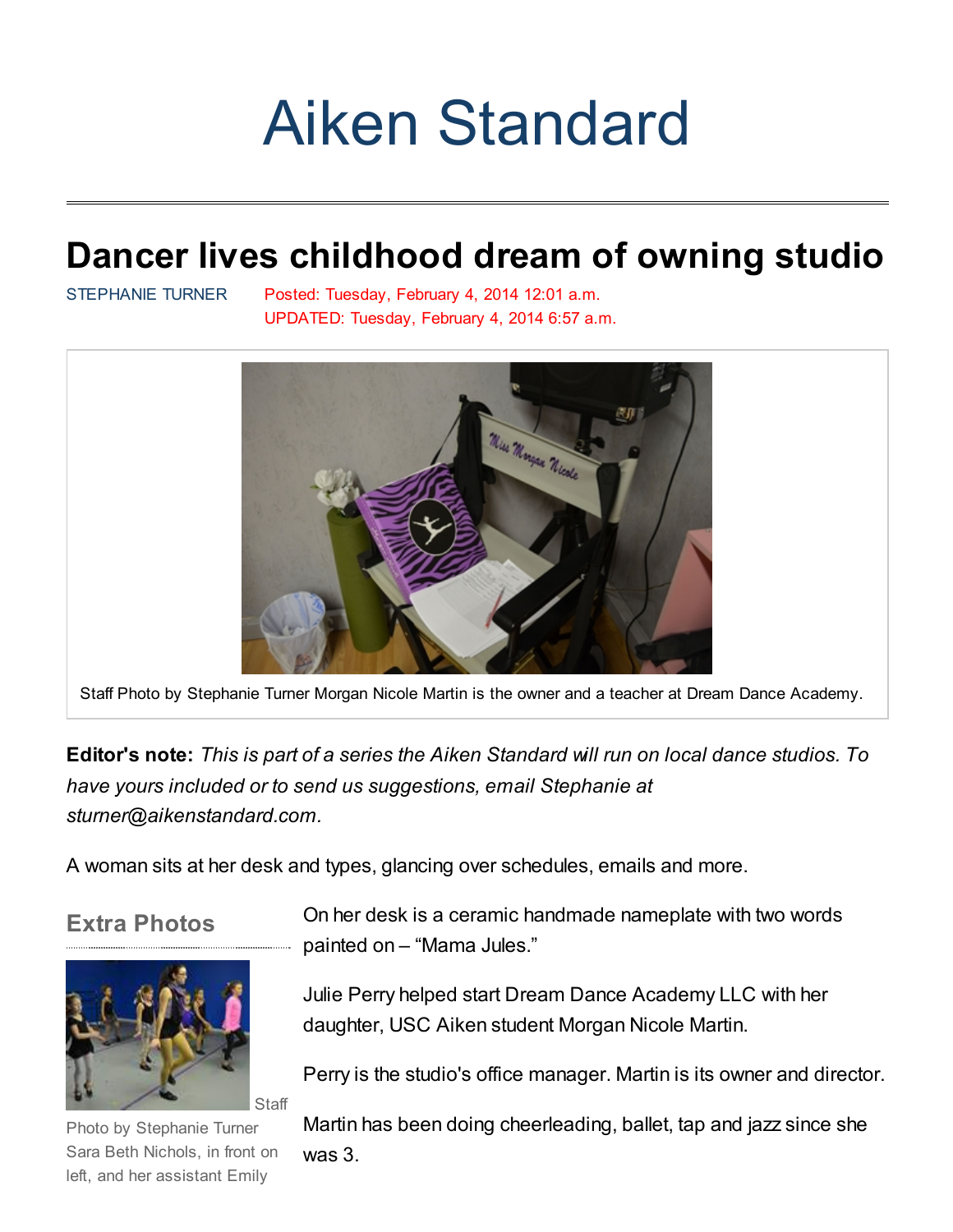Pearson, in front on right, teaching her students upstairs at Dream Dance Academy. Pictured are some of the class' students, from left, Julia Contardi, Jada Lee, Katie Pearson, Molly Westberry and Sara Grace Hunt.



Staff Photo by

Stephanie Turner Morgan Nicole Martin is taking her students through some steps at her studio Dream Dance Academy. Written behind her on the mirror are instructions for the students.



by Stephanie Turner Eva Buchanan, left, Isabella Bernard and Taylor Hunt are just a few of Morgan Nicole Martin's students at her studio Dream Dance Academy.

Staff Photo

## Related Content

Burns Dance Studio is in constant [movement](http://www.aikenstandard.com/article/20140204/AIK0401/140209843/1031/AIK04) [Crosby-Miller](http://www.aikenstandard.com/article/20140127/AIK0401/140129482/1031/AIK04) School of Dance: Keeping tradition alive Salsa, tango and more all month at A&E [Dance](http://www.aikenstandard.com/article/20140127/AIK0401/140129481/1031/AIK04) Studio

teacher.

Her heart was always set on what is now her daily reality – owning a dance studio.

"When the opportunity presented itself, it worked out so perfectly," Martin said. "I just didn't know it was going to happen so soon."

Dream Dance Academy is in its third season.

Martin was 19 when it began.

The school teaches tap, ballet, hip hop, cheer and tumbling.

There are two company groups – one for competitions and one for performing. Both attend competitions and conventions.

The studio puts on at least three shows a year, two that just feature the companies.

One of those company performances occurs every October for Breast Cancer Awareness Month.

Perry and other mothers of the studio have a history with breast cancer. Money from this performance goes toward the Pink Ribbonettes, Aiken's breast cancer support group.

The academy has also been involved with Relay For Life and the American Cancer Society Cancer Dinner.

In March, the companies will put on their Imagination show; in May, all students will perform for their Iconic recital.

Both events are scheduled for the USCA Etherredge Center.

Four other teachers join Martin – Cassidy Chrisco, Josh Hobbs, Sara Beth Nichols and Anna Ehmen.

Chrisco is a former competitive cheerleader, while Hobbs' studies have included ballroom and modern ballet.

Nichols is a student at the Dream Dance Academy, as well as a

Ehmen has studied in Chicago.